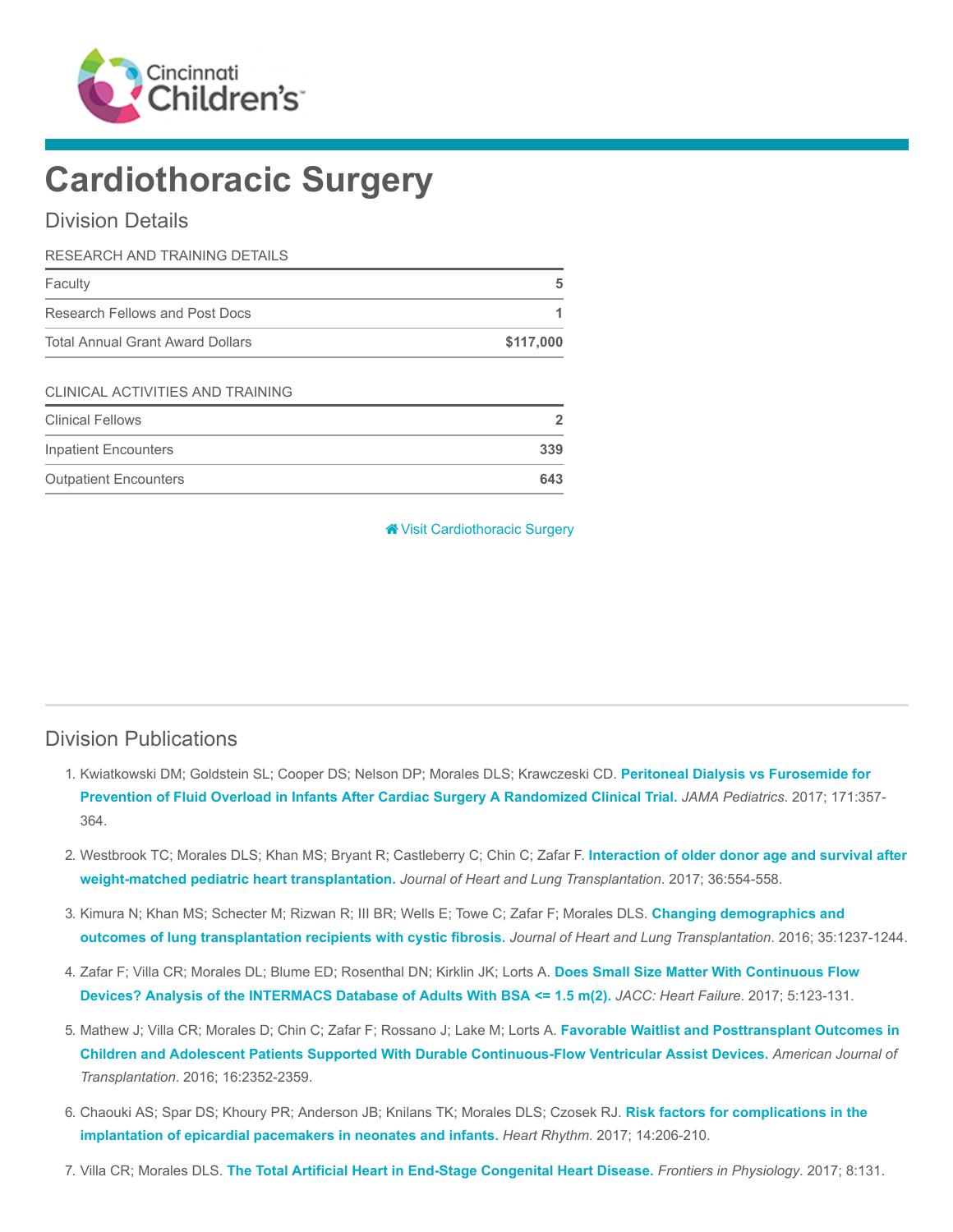- 8. [Brothers JA; Frommelt MA; Jaquiss RDB; Myerburg RJ; Fraser CD; Tweddell JS.](https://www.ncbi.nlm.nih.gov/pubmed/28274557) Expert consensus guidelines: Anomalous aortic origin of a coronary artery. Journal of Thoracic and Cardiovascular Surgery. 2017; 153:1440-1457.
- 9. Bryant R. [Tracheal agenesis: Salvaging the unsalvageable.](https://www.ncbi.nlm.nih.gov/pubmed/28242020) Journal of Thoracic and Cardiovascular Surgery. 2017; 153:e127.
- 10. Bryant R. [External tracheal stenting for pediatric airway obstruction: A word of caution.](https://www.ncbi.nlm.nih.gov/pubmed/28237064) Journal of Thoracic and Cardiovascular Surgery. 2017; 153:1178-1179.
- 11. Tweddell JS; Jacobs JP; Austin EH. [Are there negative consequences of public reporting? The hype and the reality.](https://www.ncbi.nlm.nih.gov/pubmed/28359373) Journal of Thoracic and Cardiovascular Surgery. 2017; 153:908-911.
- 12. Morales DLS. [Providing hope.](https://www.ncbi.nlm.nih.gov/pubmed/28341298) Journal of Thoracic and Cardiovascular Surgery. 2017; 153:675-676.
- 13. Bryant R. [No longer novel: The association of a dilated coronary sinus with left ventricular inflow obstruction.](https://www.ncbi.nlm.nih.gov/pubmed/27866782) Journal of Thoracic and Cardiovascular Surgery. 2017; 153:e31-e32.
- 14. Tweddell JS. [Why doesn't the flow study work better for pulmonary atresia, ventricular septal defect, and major](https://www.ncbi.nlm.nih.gov/pubmed/27692956) aortopulmonary collaterals?. Journal of Thoracic and Cardiovascular Surgery. 2016; 152:1504-1505.
- 15. Tweddell JS. [Historical perspectives of The American Association for Thoracic Surgery: Thomas L. Spray.](https://www.ncbi.nlm.nih.gov/pubmed/27449354) Journal of Thoracic and Cardiovascular Surgery. 2016; 152:945-949.
- 16. Morales DLS. ["Single coronary" in transposition of the great arteries: Why are we still talking about it?.](https://www.ncbi.nlm.nih.gov/pubmed/27131848) Journal of Thoracic and Cardiovascular Surgery. 2016; 152:e33-e34.
- 17. Hoffman GM; Ghanayem NS; Scott JP; Tweddell JS; Mitchell ME; Mussatto KA. Postoperative Cerebral and Somatic Near-[Infrared Spectroscopy Saturations and Outcome in Hypoplastic Left Heart Syndrome.](https://www.ncbi.nlm.nih.gov/pubmed/28012642) Annals of Thoracic Surgery. 2017; 103:1527-1535.
- 18. [Jacobs JP; Mayer JE; Mavroudis C; O'Brien SM; Austin EH; Pasquali SK; Hill KD; Overman DM; St Louis JD; Karamlou T.](https://www.ncbi.nlm.nih.gov/pubmed/28219544) The Society of Thoracic Surgeons Congenital Heart Surgery Database: 2017 Update on Outcomes and Quality. Annals of Thoracic Surgery. 2017; 103:699-709.
- 19. [Morales DLS; Khan MS; Turek JW; Biniwale R; Tchervenkov CI; Rush M; Jacobs JP; Tweddell JS; Jacobs ML.](https://www.ncbi.nlm.nih.gov/pubmed/27553498) Report of the 2015 Society of Thoracic Surgeons Congenital Heart Surgery Practice Survey. Annals of Thoracic Surgery. 2017; 103:622-628.
- 20. [Scully BB; Fan C; Grigoryan B; Jacot JG; Vick GW; Kim JJ; Fraser CD; Grande-Allen KJ; Morales DLS.](https://www.ncbi.nlm.nih.gov/pubmed/26348258) Remodeling of ECM patch into functional myocardium in an ovine model: A pilot study. Journal of Biomedical Materials Research. Part B: Applied Biomaterials. 2016; 104:1713-1720.
- 21. Maher KO; Tweddell JS. [Aortic and mitral valve disease and left ventricular dysfunction in children.](https://www.ncbi.nlm.nih.gov/pubmed/27490591) Pediatric Critical Care Medicine. 2016; 17:S131-S139.
- 22. Tabbutt S; Tweddell JS; Ghanayem N. [Hypoplastic left heart syndrome and other shunt-dependent single ventricles.](https://www.ncbi.nlm.nih.gov/pubmed/27490617) Pediatric Critical Care Medicine. 2016; 17:S318-S322.
- 23. Tomita-Mitchell A; Stamm KD; Mahnke DK; Kim MS; Hidestrand PM; Liang HL; Goetsch MA; Hidestrand M; Simpson P; Pelech AN. [Impact of MYH6 variants in hypoplastic left heart syndrome.](https://www.ncbi.nlm.nih.gov/pubmed/27789736) Physiological genomics. 2016; 48:912-921.
- 24. [Jaquiss RDB; Humpl T; Canter CE; Morales DLS; Rosenthal DN; Jr FCD.](https://www.ncbi.nlm.nih.gov/pubmed/28234657) Postapproval Outcomes: The Berlin Heart EXCOR Pediatric in North America. ASAIO Journal. 2017; 63:193-197.
- 25. III BR; Zafar F; Castlebery C; Jeferies JL; Lorts A; Chin C; Morales DLS. [Transplant Survival After Berlin Heart EXCOR Support.](https://www.ncbi.nlm.nih.gov/pubmed/27660899) ASAIO Journal. 2017; 63:80-85.